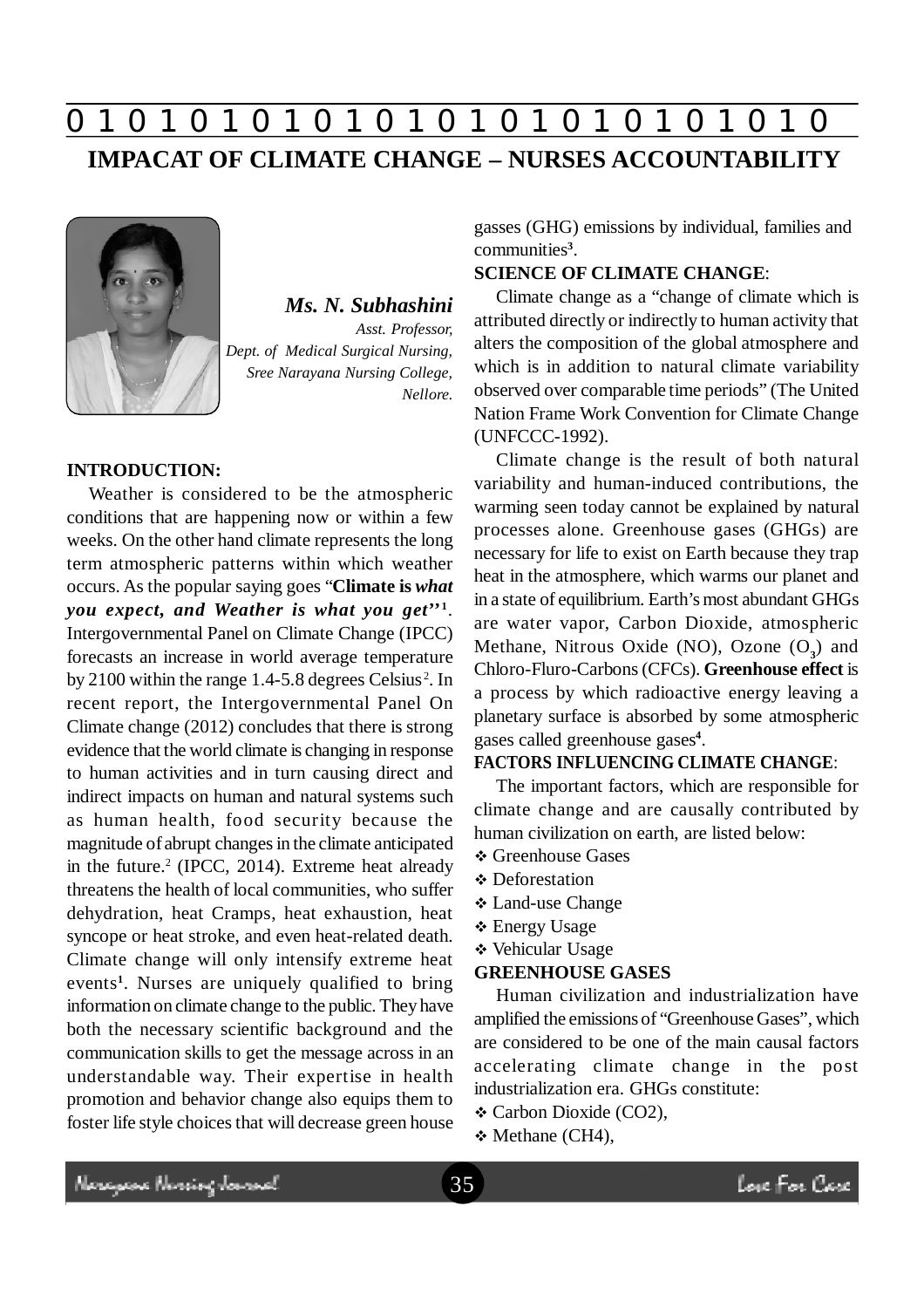|  | 0 |  |  |  |  |  |  |  |  |  |  |  |  |
|--|---|--|--|--|--|--|--|--|--|--|--|--|--|
|--|---|--|--|--|--|--|--|--|--|--|--|--|--|

- Nitrous Oxide (N2O),
- Hydrofluorocarbons (HFCs)
- Perflurocarbons (PFCs)

 $\div$  Sulpur hexafluoride (SF6)

CO2 is the most important anthropogenic GHG as it constitutes about 70% of the total emissions. The global increases in CO2 concentrations are primarily due to:

- Fossil Fuel Use
- Land-use and Land-use Change
- Agricultural activities
- Industrial Development
- Forestry

## **Methane is generated due to the following activities:**

Agriculture.

 Energy Sources like biomass burning, coal mining and handling and flaring of natural gas systems.

- $\triangleright$  Waste disposal.
- $\triangleright$  Land-use.
- > Land-use Change.
- Forestry.
- $\triangleright$  Shifting Cultivation practice.

In India, the Methane emissions in the year 1994 were 18,583 Gg, (Giga gram) out of which 78% came from agriculture, 16% from energy sources and 6% from waste disposal. The rest is contributed by other activities mentioned above.

## **DEFORESTATION**

There is considerable reduction in the forest cover due to encroachment and land use change and economic development activities like construction of roads, canals and power stations. Forests are the major source of carbon sequestration and the womb of the biodiversity, which acts as the main artery of any environment and ecosystem.

## **LAND-USE CHANGE**

Land-use change is another major predicament to be viewed seriously. As per the data available, after the enactment of Forest Conservation Act, 1980, a huge portion of forestland is diverted for non-forest use. **ENERGY USAGE**

After the liberalization and globalization, India is on

a high growth path and envisages about 7-8% GDP growth rate per annum. The energy generation has grown manifold due to the ever increasing demand for energy since 1992. Coal, Gas and Diesel being the major sources of power in India, the emissions of GHGs are also on the rise.

## **VEHICULAR USAGE**

The number of vehicles registered in India is on the increase over the last 7 years at an average annual cumulative rate of 10% ( data from 2004 to 2011). It indicates the increases in the use of fossil fuel and thereby an increases in GHG emissions. Data reveals that there has been consistent growth in vehicular registration; however no indication on the emission load is available. Continued emission of greenhouse gases will cause further warming and long lasting changes in all components of the climate system, increasing the likelihood of severe, Pervasive and irreversible impacts for people and ecosystems<sup>4</sup>.

**CLIMATE CHANGE AND IMPACT ON HUMAN HEALTH**: The adverse effects associated with climate change will likely fall disproportionately on their population. There is a high incidence of occurrence of vector borne diseases like Malaria, Kala-azar, Japanese Encephalitis, filaria, Chikungunia etc., in the immediate past. It is observed that changes in climatic patterns may alter the distribution of vector species and increase its spread in new areas. An increase in temperature and relative humidity may enlarge the transmission windows. Effluent emissions to water bodies and salination of rivers through sea level rise may increase the incidence of water borne diseases**<sup>9</sup>** . Deaths due to heat wave are reported from several parts of the country from time to time, particularly during the summer**<sup>5</sup>** .

An increase in frequency of extreme events such as storms, floods, drought and cyclones would harm human health in many different ways. An increase in frequency of extreme weather events could cause direct loss of life and injury. It could also affect the health of human beings indirectly through a variety of ways including:

Loss of shelter.

Neregewe Nereing Journal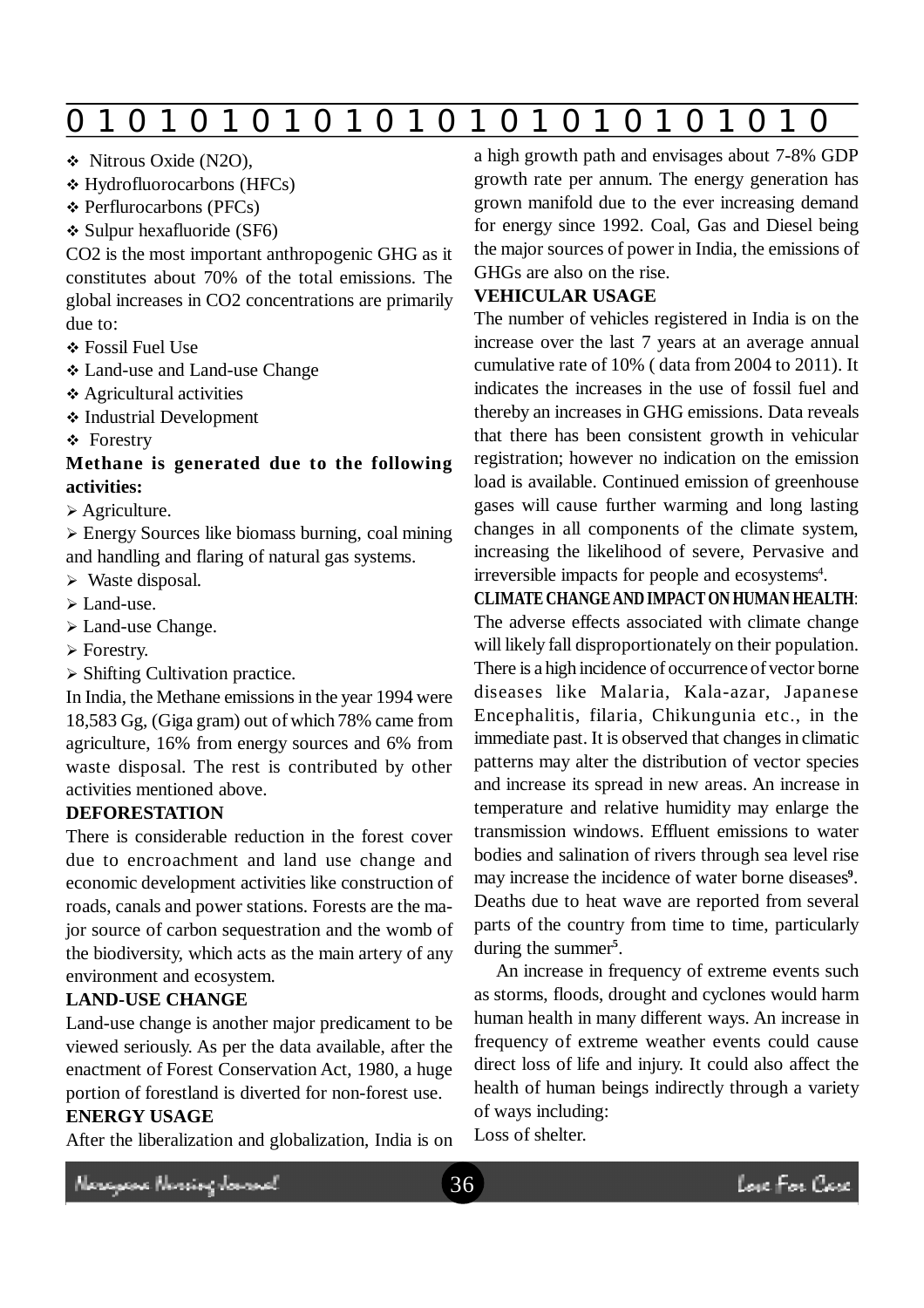|  | O |  |  |  |  |  | O |  |  |  |  |  |  |  |
|--|---|--|--|--|--|--|---|--|--|--|--|--|--|--|
|--|---|--|--|--|--|--|---|--|--|--|--|--|--|--|

Population displacement.

Contamination of water supplies.

Loss of food production (leading to hunger and malnutrition),

Increased risk of infectious disease epidemics.

Damage to infrastructure for provision of health services. (McMichael, 2003)

Some health consequences due to extreme weather events arise during or soon after the event. In the case of a flood, injuries, communicable diseases, or exposure to toxic pollutants occur soon after the event. Consequences of a flood that result later on are malnutrition and mental health disorders. Another extreme weather event that will have significant consequences to human health is excessive rainfall. This is because excessive rainfall facilitates the entry of human sewage and animal wastes into waterways and drinking water supplies, potentiating waterborne diseases**<sup>12</sup> .** (McMichael, 2006).

Diarrheal diseases are conditions also caused by parasitic diseases such as amoebiasis, giardiasis and cryptosporidium. An increase in floods a result of climate change can cause contamination of public water with both bacteria and parasites as surface water discharge flows into rivers and reservoirs, while drought can increase the concentration of pathogens in the limited water supplies**<sup>5</sup>** . (McMichael, 2003).

"Currently the World Health Organization (WHO) estimates more than one billion people worldwide to be without access to safe drinking water, and that every year approximately 1.7 million die prematurely because they do not have access to safe drinking water and sanitation". These effects of a reduction in the availability of clean water includes an increase in the risk of drinking contaminated supplies and also a reduction in the amount of water available for personal hygiene, thus leading to skin infections .(McMichael, p.60, 2003)

**ADAPTATION AND MITIGATION TO CLIMATE CHANGE**: Adaptation to climate change has been defined as "an adjustment in human systems in response to actual or expected climatic stimuli or their effects, which reduces the associated risks to

population health through preventive measures". In order to assess the health impacts of, and vulnerability to, climate change, it is essential to consider adaptation.

At the international level, development funding can increase the capacity of populations to adapt to climate change by strengthening public health systems, improving economic development and increasing access to education**<sup>3</sup>** (CNA, 2008). "Adaptation can be undertaken at the international/national, community and individual level—that is, at macro, meso and micro-levels" Adaptive actions to reduce health impacts from climate change are considered in terms of the conventional public health categories primary, secondary, and tertiary prevention.

**Primary prevention** is an intervention implemented before there is evidence of disease or injury, such as avoiding hazardous exposure or removing causative risk factors.

**Example:** Bed nets can be supplied to populations at risk of exposure to malaria. Early warning systems (such as extreme heat warnings and famine early warning) to provide information on hazards and recommended actions to avoid or reduce risks.

**Secondary prevention** is an intervention implemented after a disease has begun, but before it is symptomatic (such as early detection or screening measurements).

**Examples:** enhancing monitoring and surveillance, improving disaster response and recovery, and strengthening the public health system's ability to respond quickly to disease outbreaks.

**Tertiary Prevention** is an intervention that attempts to minimize the adverse effects of an already present disease or injury

**Example**: better treatment of heat stroke and improved diagnosis of vector-borne diseases.

"Mitigation of climate change refers to reducing green house gas emissions to reduce the hazard" (CNA, p.8, 2008). This means reducing the consumption of fossil fuels we use and promoting forestry and agricultural measures that increase the uptake of carbon dioxide by carbon sinks. The ultimate goal of